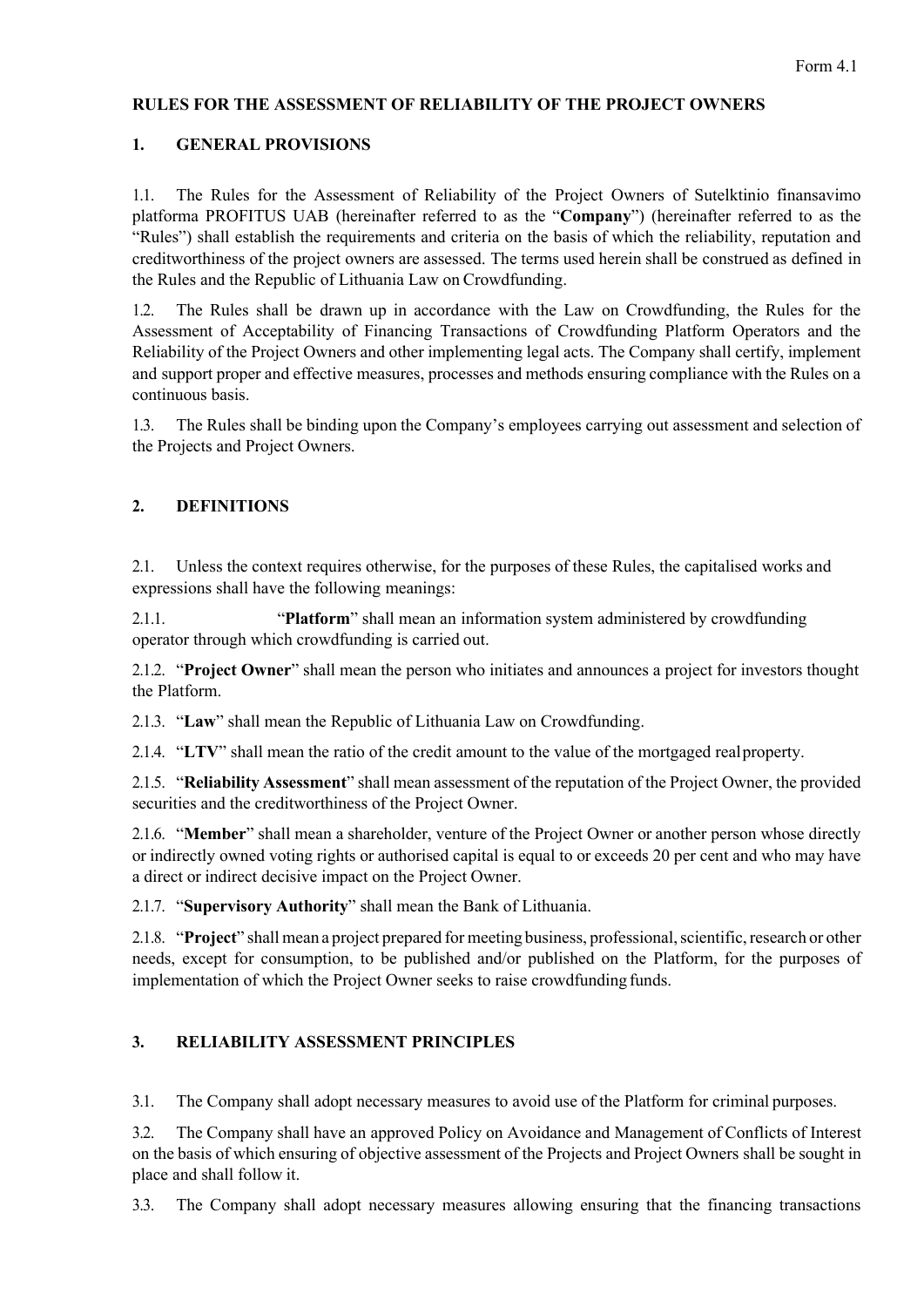carried out through the Platform and reliability of the Project Owner met the requirements set forth in the legal acts and the internal documents of the Company.

3.3.1. the reputation of the Project Owner, manager and members thereof shall be assessed;

3.3.2. the creditworthiness of the Project Owner and the provided securities shall beassessed.

3.4. The Company shall assess the significant factors which are objectively possible and may have an impact on reliability of the Project Owner taking into account the information provided by the Project Owner and available to the Company.

3.5. The Company shall immediately discontinue publication and financing of the Projects the funding of which does not meet the requirements set forth in the legislation and/or internal documents of the Company.

## **4. CRITERIA AND PROCEDURE FOR ASSESSMENT OF REPUTATION**

4.1. Before publication of the Project, the Company shall assess the reputation of the Project Owner, the manager and members thereof.

4.2. For the purposes of assessment of the reputation, the Company shall collect data from the Project Owner (data, documents, written explanations) and verify public and/or paid databases accessible to the Company, publicly available and published information on the Project Owner, the manager and members thereof.

4.3. The Project Owner shall provide information on himself in the questionnaire submitted when applying for financing of the Project in the Platform. The Company shall also be entitled to request for additional information which was not indicated in the provided questionnaire or written explanations, documents specifying the received information or available information.

4.4. For the purposes of assessment of the reputation, itshall be deemed to be good if no evidence supporting contrary information exists and there is no valid reason for doubting the person'sreputation.

4.5. When assessing the reputation, the following circumstances shall be considered:

4.5.1. conviction for financial crimes, other serious crimes, fraudulent bankruptcy;

4.5.2. performance of creditors' obligations, criminal recordetc.;

4.5.3. notoriety and experience in real property developmentetc.;

4.5.4. published and publicly available information on the reputation of the Project Owner, manager and members thereof;

4.5.5. other criteria which allow deciding on the reliability of the reputation of the Project Owner.

4.6. In case of establishing that the Project Owner, the manager/members thereof have been convicted for financial crimes, other serious crimes, fraudulent bankruptcies, their reputation is not reliable, the Company shall refuse to publish the Project in the Platform.

4.7. Other particular assessment criteria used by the Company, relevance thereof to assessment of the Project Owner shall constitute confidential information of the Company.

4.8. The information, other data received in the course of assessment of the reputation ofthe Project Owner, the manager and members thereof shall be entered in the Company's assessment algorithm on the basis of the overall results provided through which it shall be determined if the Project shall be published on the Platform and the Project risk category shall bedetermined.

4.9. When assessing the reputation of the Project Owners, the Company shall not verify the information provided by the Project Owners anew unless the Company has reason to doubt the reliability of the provided answers.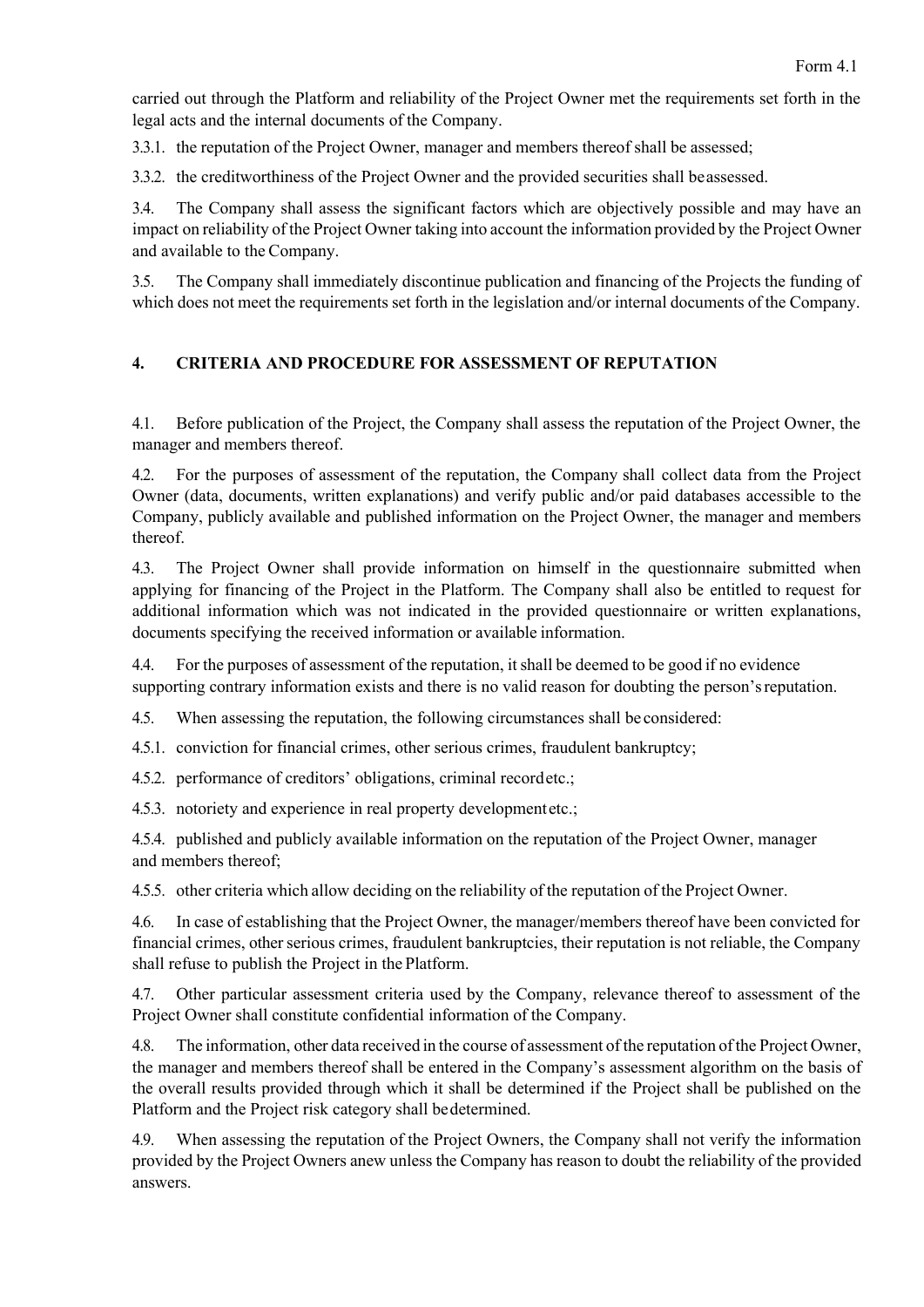## **5. CRITERIA AND PROCEDURE FOR ASSESSMENT OF THE CREDITWORTHINESS OF THE PROJECT OWNERS, SECURITIES**

5.1. Before publishing the Project on the Company's Platform, the Company shall assess the creditworthiness of the Project Owner including the financial situation of the Project Owner, assessment of the Project and the securities.

5.2. For the purposes of assessment ofthe creditworthiness, theCompany shall collect data fromthe Project Owner (data, documents, written explanations) and verify public and/or paid databases, publicly available and published information.

5.3. As a rule, the Project Owner shall provide information in the questionnaire which shall be submitted when applying for financing of the Project on the Platform. The Company shall also be entitled to request for additional information which is not indicated in the submittedquestionnaire.

5.4. For the purposes of assessment of the creditworthiness of the Project Owner, the Company shall:

5.4.1. collect information on the financial situation of the Project Owner including information on the property, equity, liabilities, profitability thereof etc.;

5.4.2. assess the provided securities (mortgaged property, guarantor etc.);

5.4.3. assess the period of activity of the Project Owner, assessments available in the databases;

5.4.4. assess the very Project, its reasonableness, the part in the Project Owner's activities;

5.4.5. assessthe mortgaged property, value thereof, degree of mortgage, liquidity and residual value thereof etc.;

5.4.6. evaluates the final beneficiary of the Project;

5.4.7. make sure that no bankruptcy proceedings have been instituted against the Project Owner, managers, members thereof.

# **6. CREDITWORTHINESS ASSESSMENT ALGORITHM**

6.1. The Company shall individually assess each Project Owner, guarantors or sureties, securities: assessment of the creditworthiness shall be carried out in an expert manner using the unique creditworthiness assessment algorithm created by the Company.

6.2. The creditworthiness assessment algorithm shall include confidential information and the Company's commercial secret; thus, the principle of running of the algorithm shall not be published.

6.3. The Company shall select the Projects published on the Platform according to the Project Owner creditworthiness risk category which shall be established after entering the data provided for herein in the used unique creditworthiness assessment algorithm.

6.4. The Company shall classify the creditworthiness risk of the Project Owners into categories  $A^+, A$ , A-, B+, B, B-, C+, C, C-, D+, D, D-, F.

6.5. The Company shall establish the following requirements for the Projects published on thePlatform:

| Seq. No | Condition                                | <b>Set amount</b>                  |
|---------|------------------------------------------|------------------------------------|
|         |                                          | max. 100 %                         |
|         | Maximum duration of the credit agreement | 10 years                           |
|         | Project category set by the Company      | Project categories from $A$ + to F |
| 4.      | Financed amount                          | Up to EUR 5 million                |